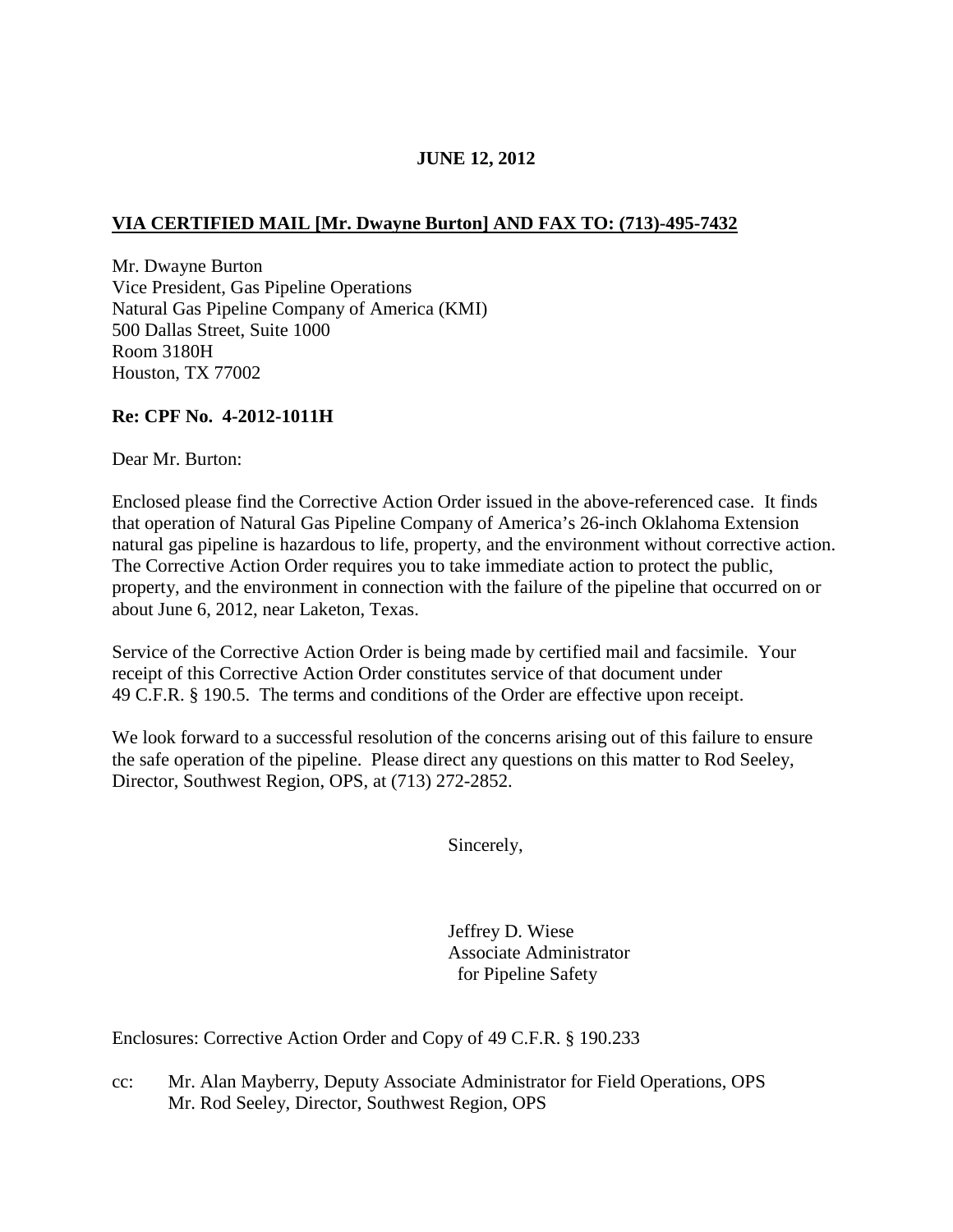## **U.S. DEPARTMENT OF TRANSPORTATION PIPELINE AND HAZARDOUS MATERIALS SAFETY ADMINISTRATION OFFICE OF PIPELINE SAFETY WASHINGTON, D.C. 20590**

**)**

**)**

**)**

**In the Matter of ) Natural Gas Pipeline ) CPF No. 4-2012-1011H Company of America (KMI), ) Respondent. ) \_\_\_\_\_\_\_\_\_\_\_\_\_\_\_\_\_\_\_\_\_\_\_\_\_\_\_\_\_\_\_\_\_\_\_\_)**

**\_\_\_\_\_\_\_\_\_\_\_\_\_\_\_\_\_\_\_\_\_\_\_\_\_\_\_\_\_\_\_\_\_\_\_\_**

## **CORRECTIVE ACTION ORDER**

### **Purpose and Background**

This Corrective Action Order (Order) is being issued under 49 U.S.C. § 60112 to Natural Gas Pipeline Company of America (KMI) (NGPA or Respondent), the operator of the 26-inch diameter Oklahoma Extension natural gas pipeline. This Order finds that operation of the pipeline without corrective action is hazardous to life, property, or the environment and requires Respondent to take immediate action to ensure the safe operation of the pipeline.

On or about June 6, 2012, Respondent experienced a failure on the Oklahoma Extension (OE #1) pipeline near the town of Laketon, Texas, resulting in a release of gas that ignited and burned.

Pursuant to 49 U.S.C. § 60117, the Pipeline and Hazardous Materials Safety Administration (PHMSA), Office of Pipeline Safety (OPS), initiated an investigation of the accident. The cause of the failure has not yet been determined. The preliminary findings of the investigation are as follows:

### **Preliminary Findings**

- At approximately 2:00 a.m. CDT on June 6, 2012, Respondent experienced a sudden pressure drop on the OE #1 pipeline, requiring shut down of the line. Pampa local law enforcement contacted Respondent's Gas Control 800 number and reported a fire in the vicinity of a compressor station in a rural farming area.
- The failure occurred at Compressor Station 154 located at Mile Post (MP) 52 in Gray County, Texas, approximately four miles east of the town of Laketon.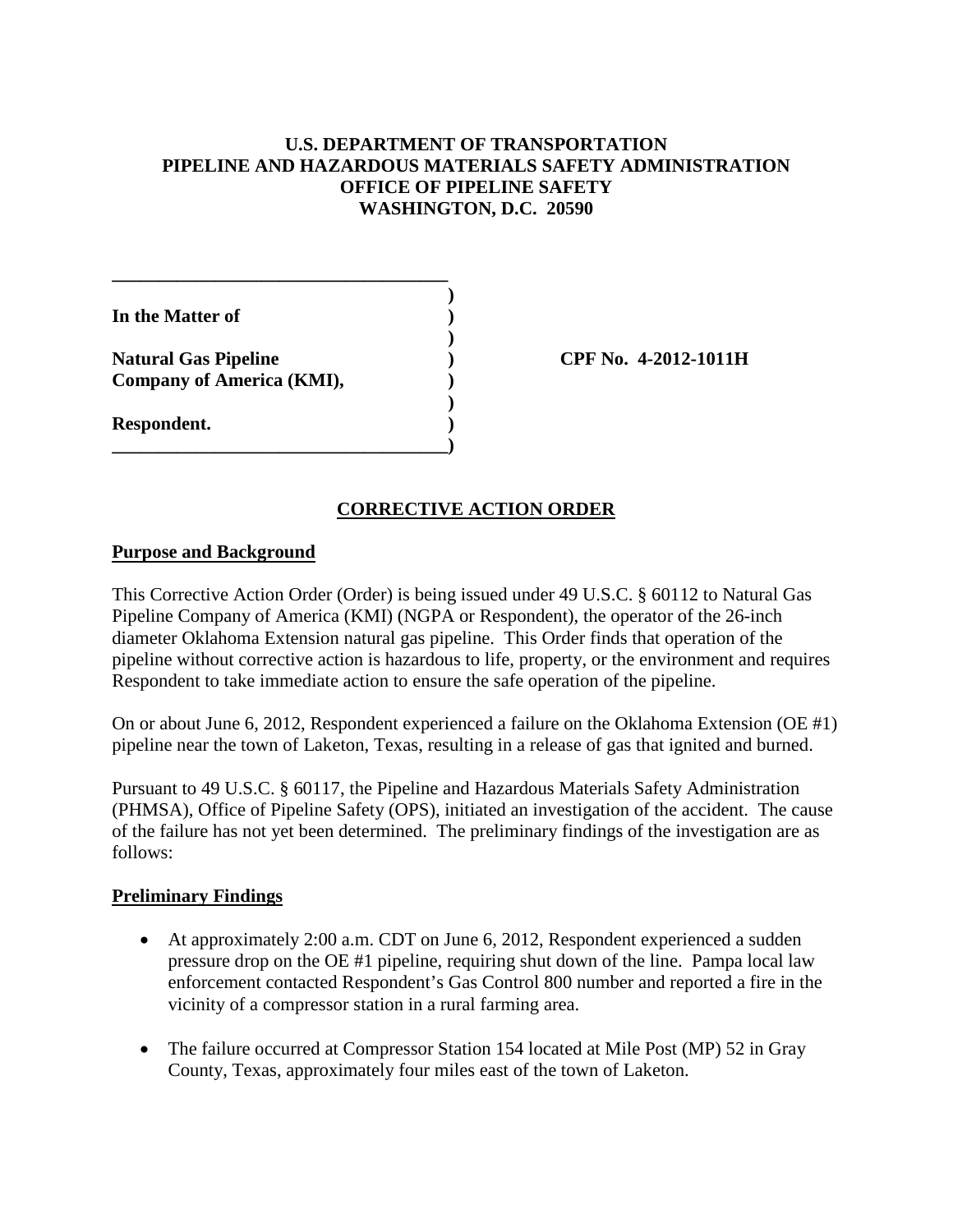- The escaping gas ignited, leaving a crater approximately 30 feet in diameter and burning approximately two acres of an agricultural area including two 500-gallon plastic tanks used to store liquid fertilizer. The fire also burned two telephone poles and associated transformers and required State Highway 152 to be shut down for several hours.
- Following the failure, automated valves closed upstream and downstream of the failure site and the main fire self-extinguished after about two hours, although a smaller fire resulting from valve leakage continued to burn for about seven hours. The pipeline remains out of service.
- NGPA reported the incident to the National Response Center at 4:07 EST a.m. (NRC Report 1013669)
- On June 9, 2012, Respondent excavated the failure site and removed the section of pipe containing the failed pipe. The preliminary visual inspection by NGPA at the scene indicated the presence of a 50-foot-long longitudinal rupture in the body of the pipe at the 1 o'clock position that propagated through one girth weld and arrested at the next upstream girth weld. The failed pipe section has been transported to a metallurgist in Houston, Texas, for failure analysis.
- The cause of the failure is unknown and the investigation is ongoing.
- The OE #1 pipeline transports gas from its origin station near the town of Fritch in Hutchinson County, Texas, across portions of Southern Oklahoma to its end station near the town of Bridgeport in Wise County, Texas. Its total length is approximately 256 miles and portions of the pipeline are routed near populated areas and cross numerous state and local highways.
- The 26-inch diameter OE #1 pipeline was constructed in 1957 of 0.250-inch wall thickness, grade X52 pipe with an electric flash welded (EFW) seam. It was manufactured by A. O. Smith and has an asphalt enamel coating and an impressedcurrent cathodic protection system.
- The maximum allowable operating pressure (MAOP) of the pipeline is 720 psig. At the time of the failure, the actual operating pressure of the pipeline was reported to be 688 psig.
- NGPA operates an interstate pipeline system consisting of approximately 9,800 miles of pipeline and is the largest transporter of natural gas into the Chicago market.<sup>[1](#page-2-0)</sup>

<span id="page-2-0"></span><sup>&</sup>lt;sup>1</sup> Kinder Morgan, Inc., owns and operates a 20% interest in NGPA, while Myria Holdings, Inc., owns 80%. http://www.kindermorgan.com/business/gas\_pipelines/central/NGPL/ (last visited June 11, 2012).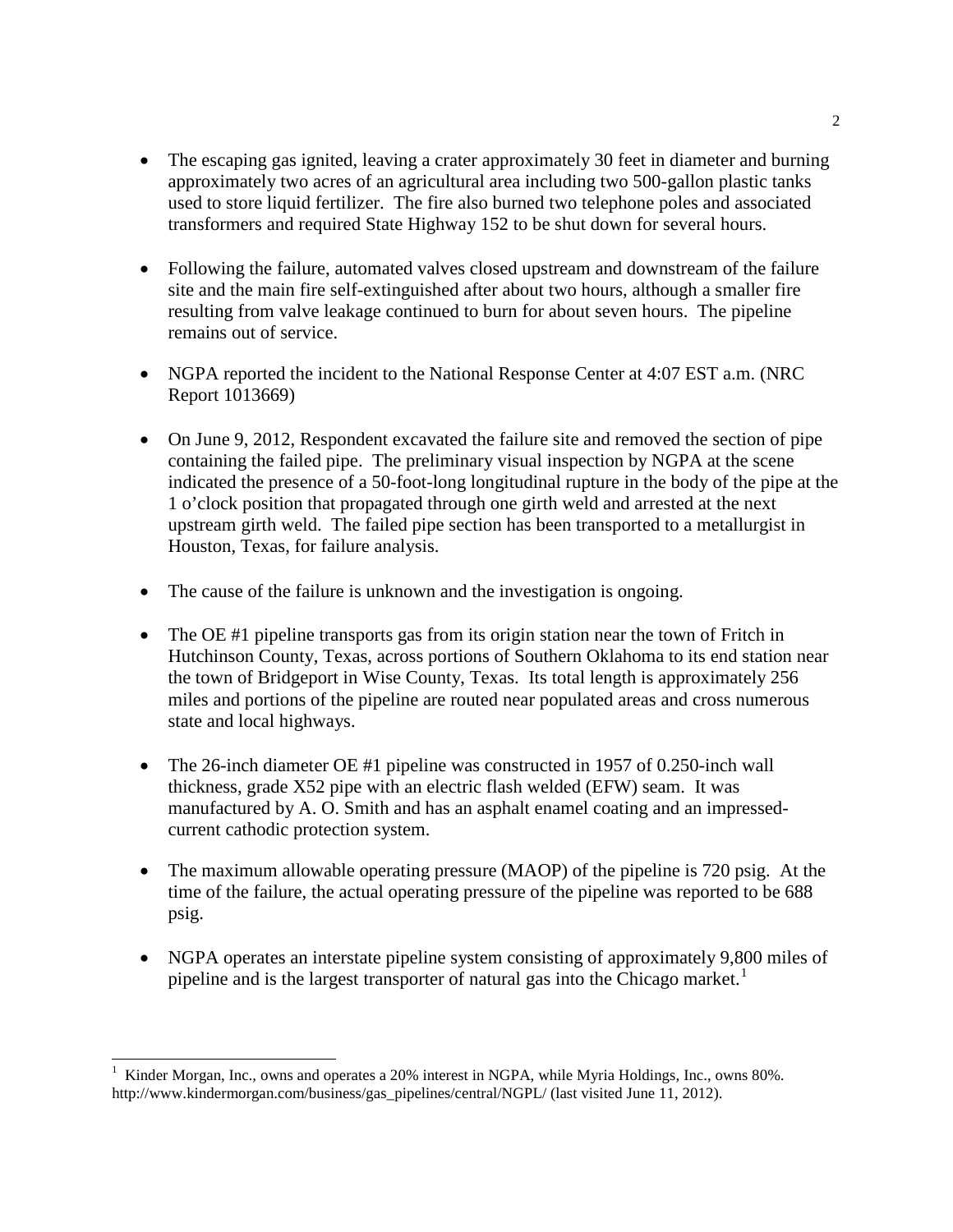## **Determination of Necessity for Corrective Action Order and Right to Hearing**

Under 49 U.S.C. § 60112 and 49 C.F.R. § 190.233, the Associate Administrator for Pipeline Safety (Associate Administrator) may issue a corrective action order after providing reasonable notice and the opportunity for a hearing if he finds that a particular pipeline facility is or would be hazardous to life, property, or the environment. The terms of such an order may include the suspended or restricted use of a pipeline facility, physical inspection, testing, repair, replacement, or any other action as appropriate. The Associate Administrator may also issue a corrective action order without providing any notice or the opportunity for a hearing if he finds that a failure to do so expeditiously will result in likely serious harm to life, property or the environment. The opportunity for a hearing is provided as soon as practicable after the issuance of the CAO in such cases.

After evaluating the preliminary findings, I find that the continued operation of the OE  $#1$ pipeline without corrective measures would be hazardous to life, property, and the environment. Additionally, having considered the age of the pipe, the manufacture of the pipe, the circumstances surrounding the failure, the proximity of the pipeline to populated areas and public roadways, the hazardous nature of the product being transported, the pressure required for transporting the material, and the ongoing investigation to determine the cause of the failure, I find that a failure to issue this Order expeditiously to require immediate corrective action would result in likely serious harm to life, property, and the environment. Accordingly, this Corrective Action Order is being issued without prior notice and opportunity for a hearing and the terms and conditions are effective upon receipt.

Within 10 days of receipt of this Order, Respondent may request a hearing, to be held as soon as practicable, by notifying the Associate Administrator for Pipeline Safety in writing, with a copy to the Director, Southwest Region, PHMSA (Director). If a hearing is requested, it will be held telephonically or in-person in Houston, Texas.

After receiving and analyzing additional data in the course of this investigation, PHMSA may identify other corrective measures that need to be taken. Respondent will be notified of any additional measures required and amendment of this Order will be considered. To the extent consistent with safety, NGPA will receive notice and an opportunity for a hearing prior to the imposition of any additional corrective measures.

### **Required Corrective Action**

Pursuant to 49 U.S.C. § 60112, NGPA is ordered to immediately take the following corrective actions to ensure the safe operation of the 26-inch OE #1 pipeline:

1. Develop and submit a written re-start plan for prior approval of the Director. Obtain written approval from the Director prior to resuming operation of the pipeline. The restart plan must address all damage to the pipeline facilities caused by the June 6, 2012 failure. Additionally, the restart plan must provide for adequate patrolling of the pipeline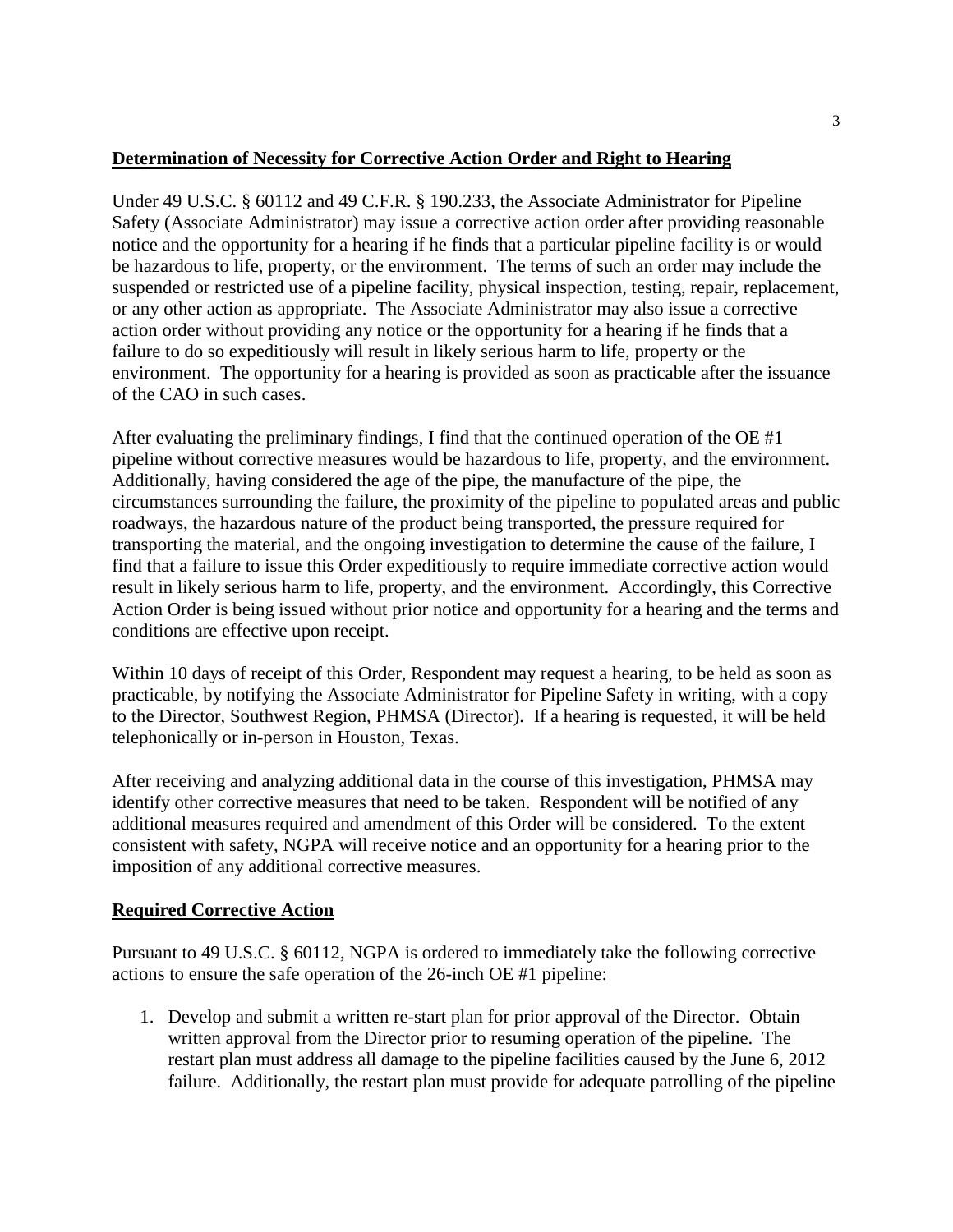segment during the restart process, must specify a daylight restart, and must specify advance communications with local emergency response officials.

- 2. After receiving approval from the Director to restart the pipeline, maintain a twenty percent (20%) pressure reduction in the operating pressure of the 26-inch Oklahoma Extension pipeline running from Compressor Station 111 (MP 1) to Compressor Station 801 (MP 256). The operating pressure is not to exceed eighty percent (80%) of the actual operating pressure in effect immediately prior to the failure. Submit the actual operating pressures for each pump station on the pipeline at the time of failure and the reduced discharge pressure limits for approval by the Director in the restart plan referenced in Item 1. This pressure reduction requires any relevant remote or local alarm limits, software programming set-points or control points, and mechanical over-pressure devices to be adjusted accordingly. If the results of any action undertaken pursuant to this Order necessitate a reduction in the operating pressure permitted by the Order, NGPA must further reduce the operating pressure accordingly and notify the Director. This pressure restriction will remain in effect until written approval to increase the pressure or return the pipeline to its pre-failure operating pressure is obtained from the Director pursuant to Item 8.
- 3. Within 45 days of receipt of this Order, complete third-party mechanical and metallurgical testing of the failed pipe, including analysis of soil samples and any foreign materials, and a root cause analysis of all factors that caused or contributed to the failure. Complete the testing and analysis as follows:

A. Document the chain-of-custody when handling and transporting the failed pipe section and other evidence from the failure site;

B. Use the testing protocol provided by PHMSA and submit the selection of the testing laboratory to the Director for prior approval;

C. Prior to commencing the mechanical and metallurgical testing, provide the Director with the scheduled date, time, and location of the testing to allow a PHMSA representative to witness the testing; and

D. Ensure that the testing laboratory distributes all resulting reports in their entirety (including all media), whether draft or final, to the Director at the same time as they are made available to Respondent.

- 4. Within 90 days following completion of the testing and failure analysis required by Item 3, submit an integrity verification and remedial work plan to the Director for approval. The plan must provide for the verification of the integrity of the pipeline and must address all factors known or suspected in the failure. The plan must include:
	- A. Integration of the results of the testing and failure analysis performed pursuant to Item 3, with all relevant system data, including all historical repair information,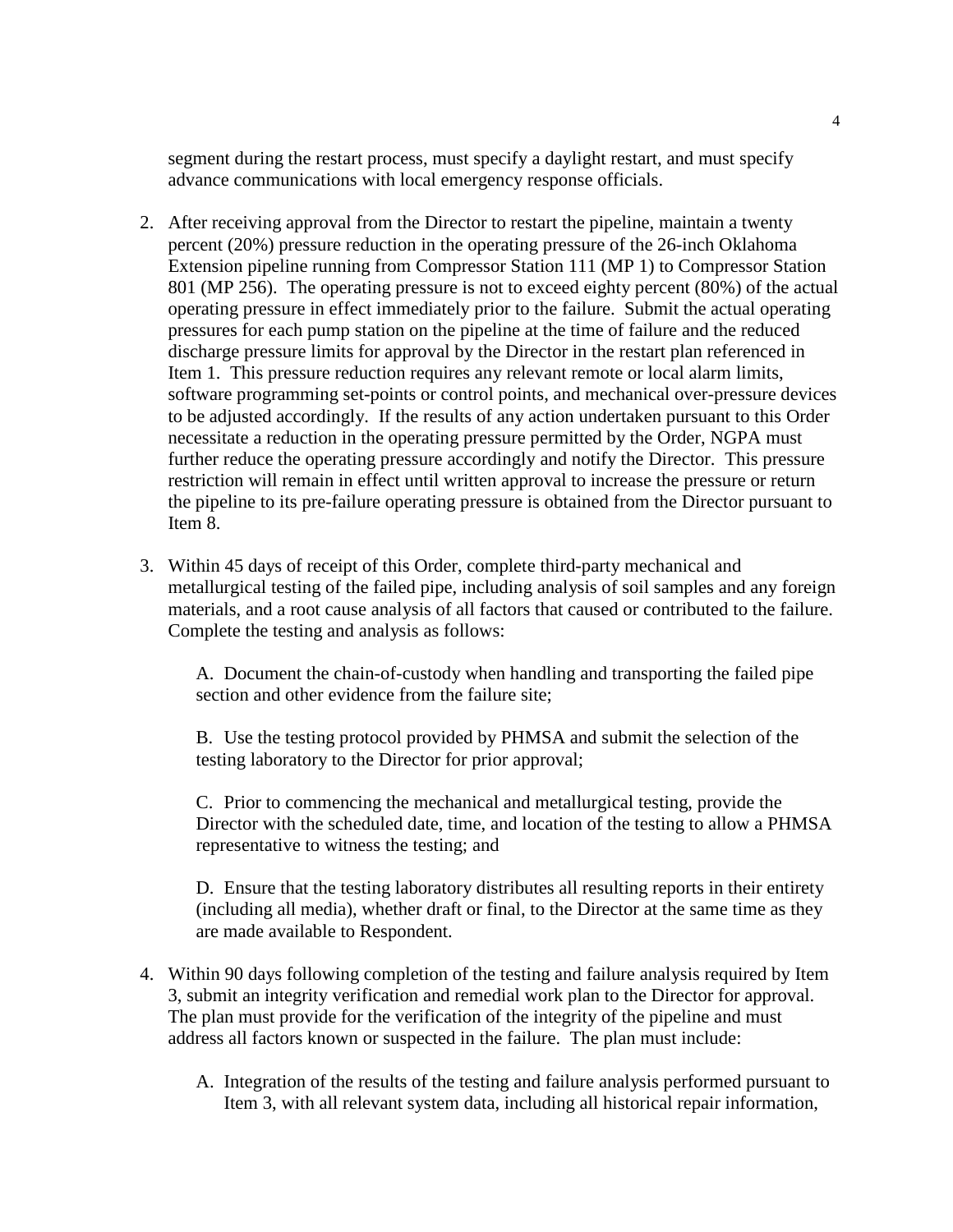construction, operating, maintenance, testing, metallurgical analysis or other third-party consultation information, and assessment data for the line segment. Data-gathering activities must include a review of the failure history (including both in-service and pressure test failures) of the pipeline and development of a written report containing all available information regarding locations, dates, and causes of leaks and failures;

- B. The performance of additional field testing, inspections, and evaluations to determine whether and to what extent the conditions associated with the failure, or any other integrity-threatening conditions, are present elsewhere on the pipeline. The additional testing and inspections must include consideration of a hydrostatic test of the section of OE #1 originating at Compressor Station 154 and ending at the District 112 Station, additional in-line inspections, or other testing and inspections as appropriate to the cause of the failure. Include a detailed description of the criteria to be used for the evaluation and prioritization of any integrity threats and anomalies that are identified;
- C. A detailed description of the inspection and repair criteria to be used in the evaluation and prioritization of identified integrity threats. This is to include a description of how any defects are to be graded and a schedule for repairs or replacement;
- D. Provisions for continuing long-term periodic testing and integrity verification measures, considering the results of the analyses, inspections, and corrective measures undertaken pursuant to this Order, to ensure the ongoing safe operation of the pipeline; and
- E. A proposed schedule for completion of the actions required by paragraphs A-D of this Item.
- 5. Upon approval by the Director, the integrity verification and remedial work plan becomes incorporated into this Order and must be revised as necessary to incorporate the results of actions undertaken pursuant to this Order and whenever necessary to incorporate new information obtained during the failure investigation and remedial activities. Submit any such plan revisions to the Director for prior approval. The Director may approve plan elements incrementally.
- 6. Implement the work plan as approved by the Director, including any revisions to the plan.
- 7. Submit quarterly reports to the Director that: (1) include all available data and results of the testing and evaluations required by this Order; and (2) describe the progress of the repairs or other remedial actions being undertaken. The first quarterly report for the period from June 6, 2012, through September 30, 2012, shall be due by October 31, 2012.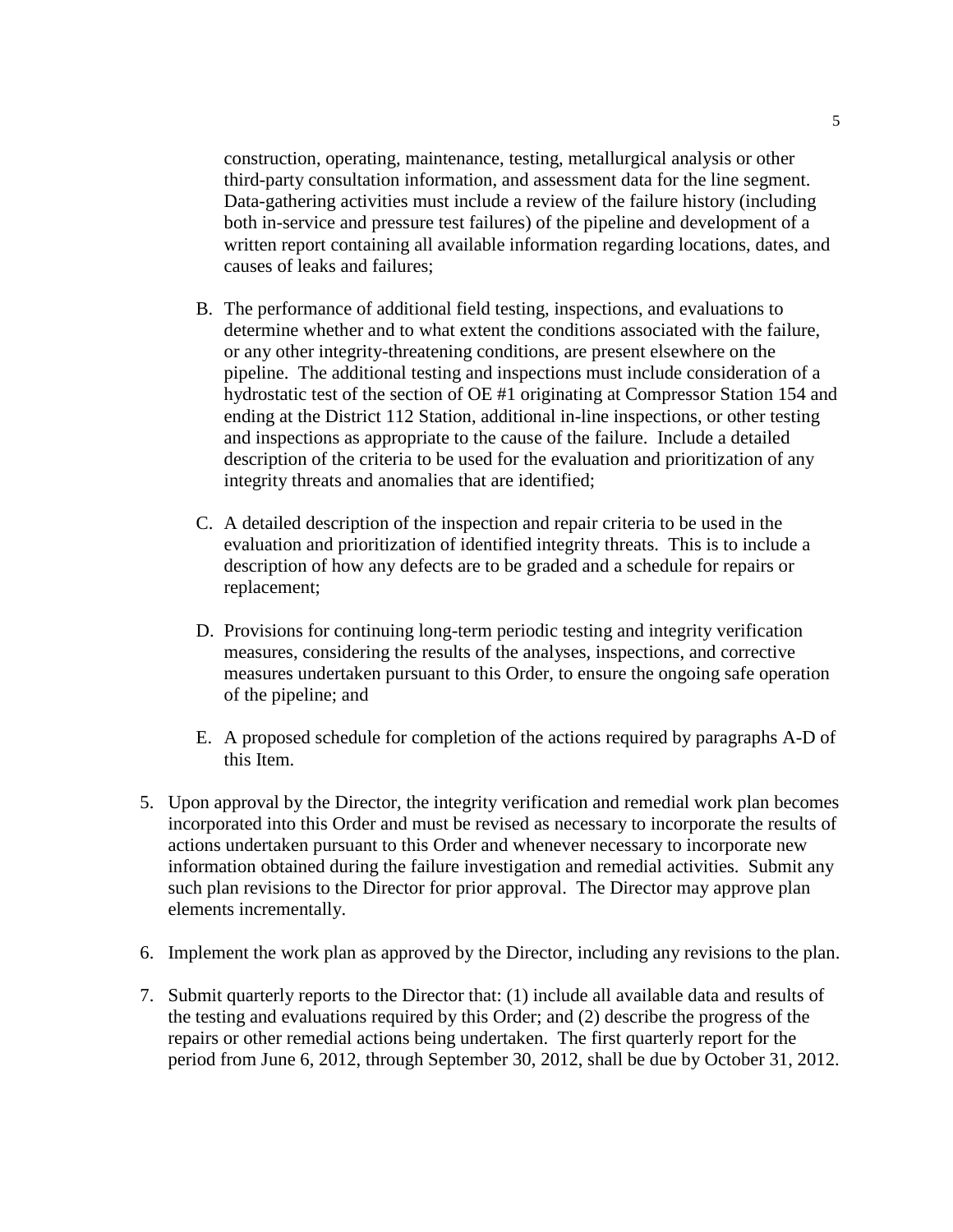8. The Director may allow the removal or modification of the pressure restriction set forth in Item 2 upon receipt of a written request from Respondent demonstrating that the hazard has abated and that restoring the pipeline to its pre-failure operating pressure or established MAOP is justified based on a reliable engineering analysis showing that the pressure increase is safe, considering all known defects, anomalies and operating parameters of the pipeline.

The Director may grant an extension of time for compliance with any of the terms of this Order upon a written request timely submitted demonstrating good cause for an extension.

With respect to each submission that under this Order requires the approval of the Director, the Director may: (a) approve, in whole or part, the submission; (b) approve the submission on specified conditions; (c) modify the submission to cure any deficiencies; (d) disapprove, in whole or in part, the submission, directing that Respondent modify the submission; or (e) any combination of the above. In the event of approval, approval upon conditions, or modification by the Director, Respondent shall proceed to take all actions required by the submission as approved or modified by the Director. If the Director disapproves all or any portion of the submission, Respondent shall correct all deficiencies within the time specified by the Director, and resubmit it for approval. If a resubmitted item is disapproved in whole or in part, the Director may again require Respondent to correct the deficiencies in accordance with the foregoing procedure, and the Director may otherwise proceed to enforce the terms of this Order.

Be advised that all material you submit in response to this enforcement action is subject to being made publicly available. If you believe that any portion of your responsive material qualifies for confidential treatment under 5 U.S.C. 552(b), you must provide, along with the complete original document, a second copy of the document with those portions you believe qualify for confidential treatment redacted, along with an explanation of why you believe the redacted information qualifies for confidential treatment under 5 U.S.C. 552(b).

In your correspondence on this matter, please refer to "CPF No. 4-2012-1011H" and for each document you submit, please provide a copy in electronic format whenever possible. The actions required by this Order are in addition to and do not waive any requirements that apply to Respondent's pipeline system under 49 C.F.R. Parts 190 through 199, under any other order issued to NGPA under authority of 49 U.S.C. Chapter 601, or under any other provision of Federal or State law.

Respondent may appeal any decision of the Director to the Associate Administrator, whose decision will be final.

Failure to comply with this Order may result in the assessment of civil penalties and in referral to the Attorney General for appropriate relief in United States District Court pursuant to 49 U.S.C. § 60120.